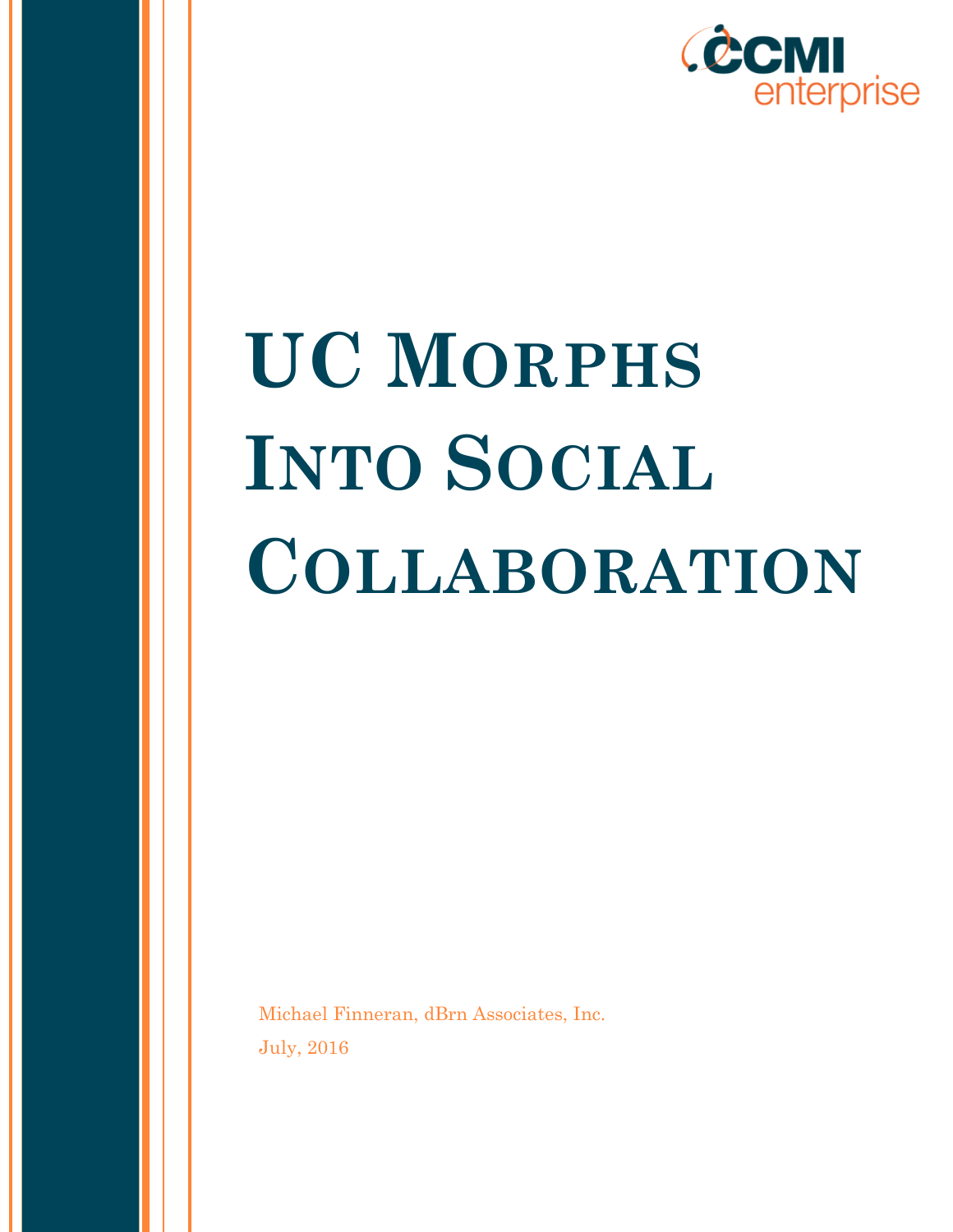# UC Morphs Into Social Collaboration

Since its inception, unified communications (UC) has been in continuous evolution. Originally growing out of the idea of unified messaging where, all of a user's emails, voicemails and faxes would be accessed through a single integrated mailbox, UC integrates all of the user's communications tools, voice/video/email/text into a single interface to provide colleagues' availability status or "presence", and allow the user to set up a voice or video call, or generate an email or text with a single click. The implied assumption was this would speed the adoption of softphone clients on PCs and result in the demise of the desk set, but that hasn't happened yet.

IBM was first to use the acronym UC&C, recognizing the importance of "collaboration" as the key capability of UC. By that point, the platforms had advanced to support audio and video conferencing as well as web collaboration and screen sharing. Many vendors stopped using the term "UC" in their marketing and focused on collaboration, e.g., Cisco's UC&C products are now housed in its "Collaboration Technology Group." The general feeling was that buyers were confused about what "unified communications" meant, and the benefits of improved "collaboration" would better resonate.

We are now at the start of a new phase in the development of UC&C, which pundits call "social collaboration". [Some have tried to inject the term "Workstream Communications and](http://www.nojitter.com/post/240170502/wcc-makes-communications-strategic-again)  [Collaboration",](http://www.nojitter.com/post/240170502/wcc-makes-communications-strategic-again) but social collaboration seems to be catching on. While these new offerings integrate the UC&C communication and collaboration tools, they are now part of a broader idea: tools to help organizations better manage collaborative projects.

Unify was first with a test product called Project Ansible; they subsequently changed the name to [Circuit.](https://www.circuit.com/) Cisco followed a year later with Project Squared, which was renamed [Spark.](https://www.ciscospark.com/) Interactive Intelligence introduced one called [PureCloud,](https://www.inin.com/solutions/purecloud-platform) [Acano \(](https://www.acano.com/enterprise-products/)now part of Cisco) added coSpace, Mitel renamed its MiCollab as [MiTeam,](http://www.mitel.com/products/cloud/micloud-office/miteam-collaboration-software-na) and Avaya's version is called [Zang Spaces](http://www.zang.io/) (part of its Zang division). Interestingly, Microsoft does not have a "product" per se that fits into this category but with the combination of the Groups function in Skype for Business, along with Outlook, Exchange, SharePoint and Yammer, it has all of the necessary piece parts. There are also a number of social collaboration options that are growing up outside of the UC&C community, the most successful being Slack.

Some question where social collaboration fits relative to UC&C. While some see it taking UC&C to the next level of functionality, I view it more as a new type of tool, one geared to a different customer requirement and supporting a different set of tasks than traditional UC&C. For customers whose needs are primarily centered on communications, traditional UC&C may still be the more appropriate tool; however, if there is a need to organize and manage collaborative projects, with multiple participants, potentially scattered across the globe, social collaboration may provide not only more functional and efficient communications and collaboration, but offer a way to organize the project and all of the data and documents around it.

Let's take a closer look at how social collaboration platforms work, and the role they play in managing collaborative projects.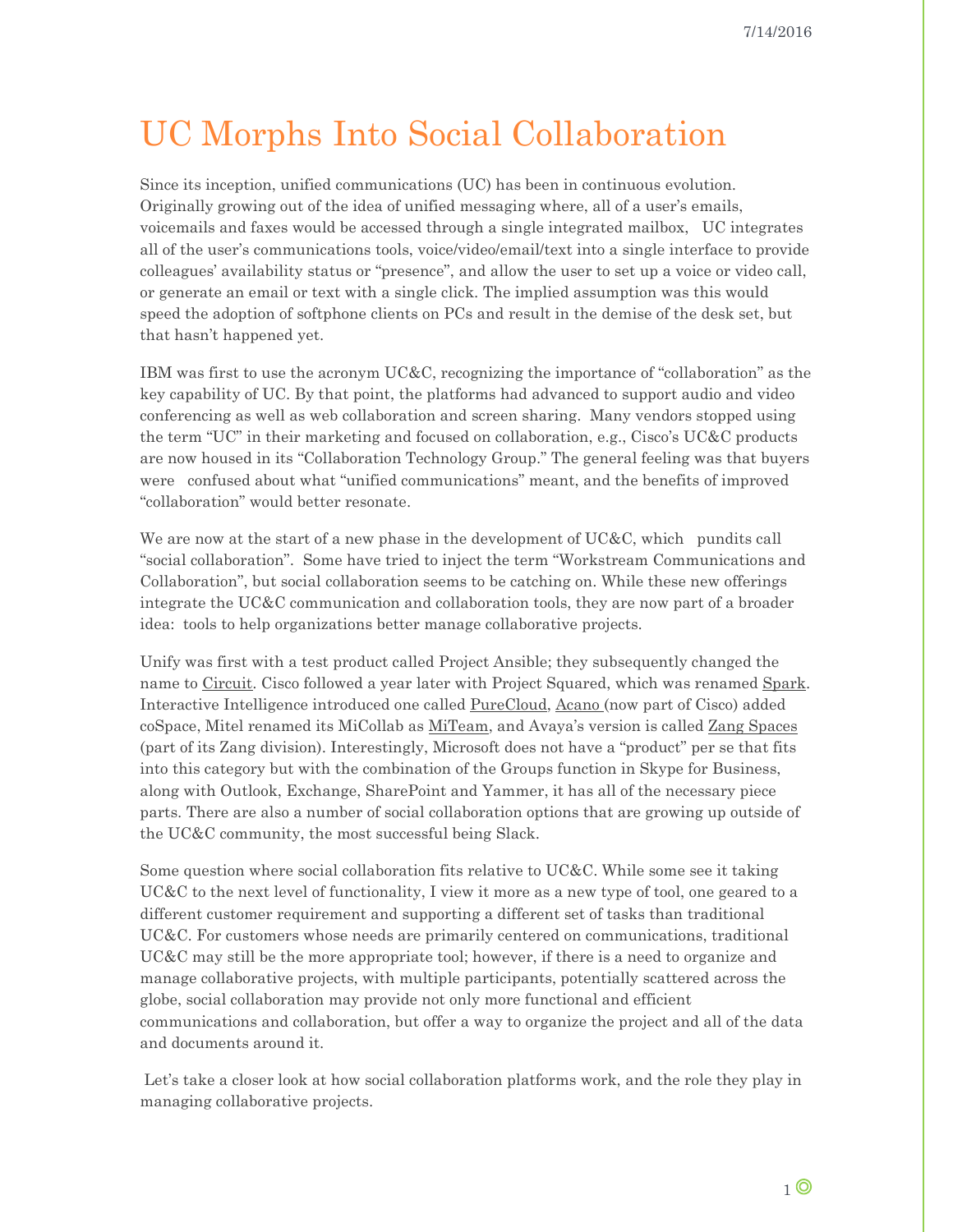# HOW NOT TO COLLABORATE: EMAIL

Let's first look at how collaborative projects are typically managed today. The basic premise of social collaboration is that email, based on its multi-address and archiving capabilities, has become to primary tool for coordinating collaborative projects- but it's a poor choice. When a project begins, everyone creates an address group with participants' email addresses, and the emails start to fly. Different parties might be responsible for different sections of the project, but inevitably everyone receives all of the emails whether they are relevant to them or not. Then they waste time reading them to be sure they're not relevant before they delete them or file them away.

If the output of the project is a document, presentation or report, version control problems inevitably occur. That's when you get different team members editing to the report at the same time- this is also called "forking." In many cases, different people start editing from different versions that have been created. At some point, someone realizes there are two separate documents being developed and gets the unenviable, time-consuming job of combining the changes to recreate a single version. If two different people have made edits to the same section, you now must decide which one to keep. And the farther past the forking point you are when this discovery is made, the more onerous (and time-consuming) the task of combining the edits.

Sometimes the problem can be fixed by establishing a common store for the work product like SharePoint or Google Docs, but that is still no guarantee versions won't duplicate, particularly if there is no established system of numbering the different versions.

There's also the problem of determining "how we got here." Who changed it, when did they change it and what data or decision caused them to make that change? Don't rely on the Track Changes function in Microsoft Word to address that, because typically there are so many edits that at some point you have to Accept them and then all of the "fingerprints" are lost.

This starts an even longer (and essentially non-productive) effort to go back and examine all of the earlier versions (assuming they have been retained and adhere to the agreed upon version numbering system), determine who made that change, and confirm that they were working with good data and management approval.

Anyone who has ever worked on a project team recognizes these issues and likely can add any number of additional nightmare scenarios that lead to hours of wasted time and lost productivity. Add in the fact that many team members working on this project are likely working on other projects at the same time, and it's clear why so many businesspeople rail about the amount of time they spend processing emails rather than doing productive work!

Social collaboration tools offer another alternative.

# WHAT IS A "SOCIAL COLLABORATION PLATFORM"?

A social collaboration platform is a computer-based (often cloud-based) system that organizes and manages all the communications and documentation involved in a collaborative project.

 $2$   $\odot$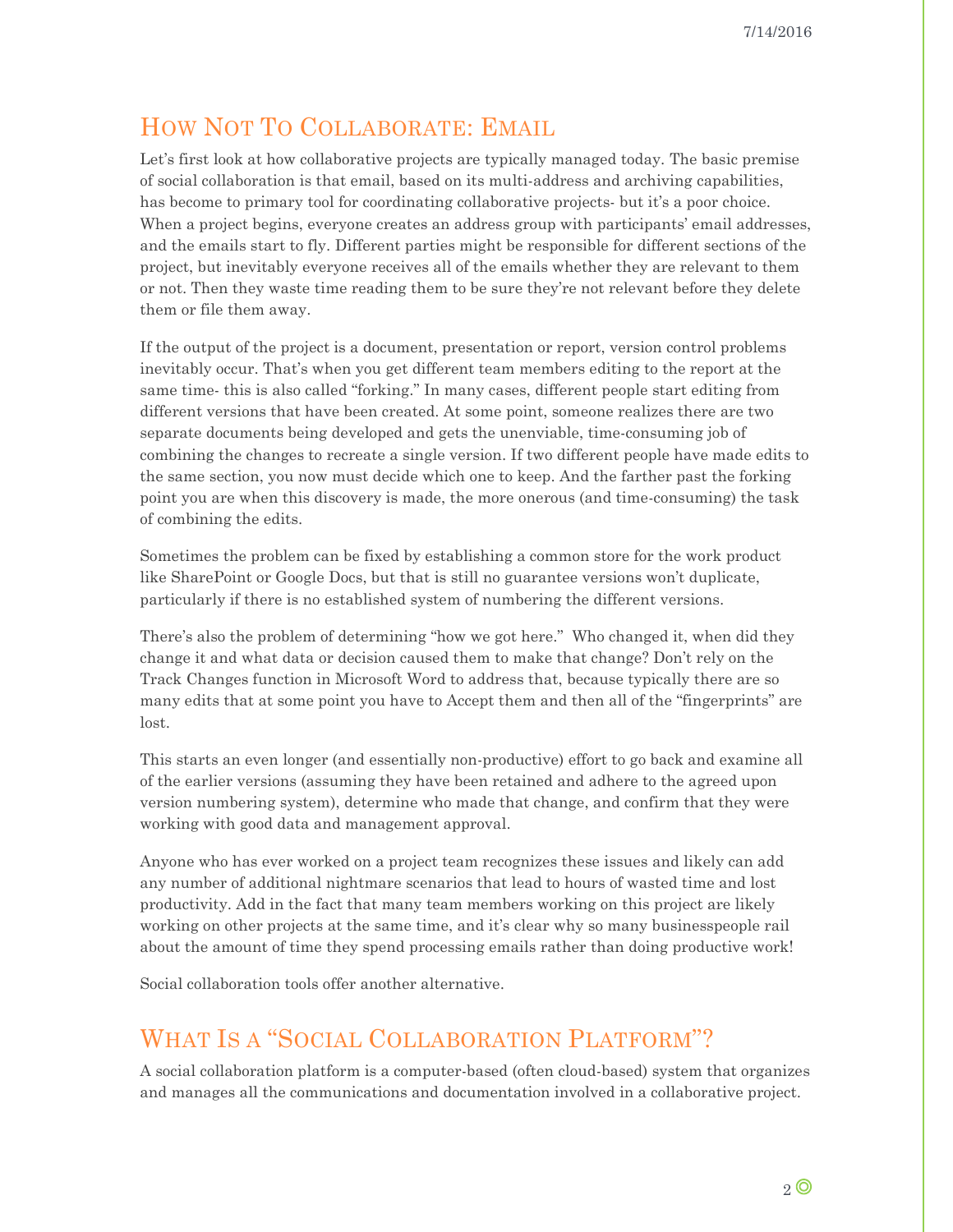That project might be the development of a document, presentation or report, or it could be a task like organizing a company's participation in a trade show.

When the project is initiated, a project "room" is established in the platform; Cisco and most others call it a "room", but Unify calls it a "conversation." All team members have access to the room, and other team members can be added as needed. Managers might be given access to all of the rooms of all of their direct reports so they can monitor the progress of the various projects.

The first UC&C capability provided is persistent chat, either individual chat or group chat. Through this, all parties see the issues being discussed and contribute as appropriate. Also, any documentation related to the project is stored as well. Along with persistent chat, the social collaboration client can provide one-click access to voice or video connections and to multiparty audio or videoconferences with web conference and screen sharing support. Most importantly, all of the communications relative to the project and all of the work product produced are stored in a single shared repository with the ability to track who made changes and when.

Users are able to access to the room from any device as long as they have network access. There are clients for Windows and Mac desktops and laptops, as well as mobile apps for Apple's iOS, Android, and other mobile platforms. Any user connected to the platform is able to switch between rooms for any of their projects. Since virtually all the communications involved in the projects are now housed in the social collaboration platform, users report significant decreases (i.e. on the order of 70%) in the volume of email they wade though every day.

As you might imagine, the amount of information from chats, reference documents, meeting agendas, meeting notes, and even recordings of the meetings themselves can be staggering. That's why one key component of the platform is the search function that allows users to quickly find any piece of supporting information with a quick keyword search.

In the end, UC&C and social collaboration solves two different problems. UC&C makes communications and collaboration more efficient and effective, and as time goes by, we will see those communication and collaboration tools embedded in an ever-expanding range of applications. While they have communication and collaboration capabilities embedded in them, social collaboration tools are more focused on providing users with the tools they need to execute collaborative projects more efficiently and effectively than they could be with general purpose tools like email.

As always, the keys are to understand the task, to evaluate the potential tools with an eye towards the requirements of that task, and to choose the most appropriate tool to get the job done.

## HOW TO BE SUCCESSFUL WITH SOCIAL COLLABORATION

As with any new capability, social collaboration tools require planning, training and management. The first key is to find the tools that work most effectively in your organization. As this will be a new experience to almost everyone involved, this might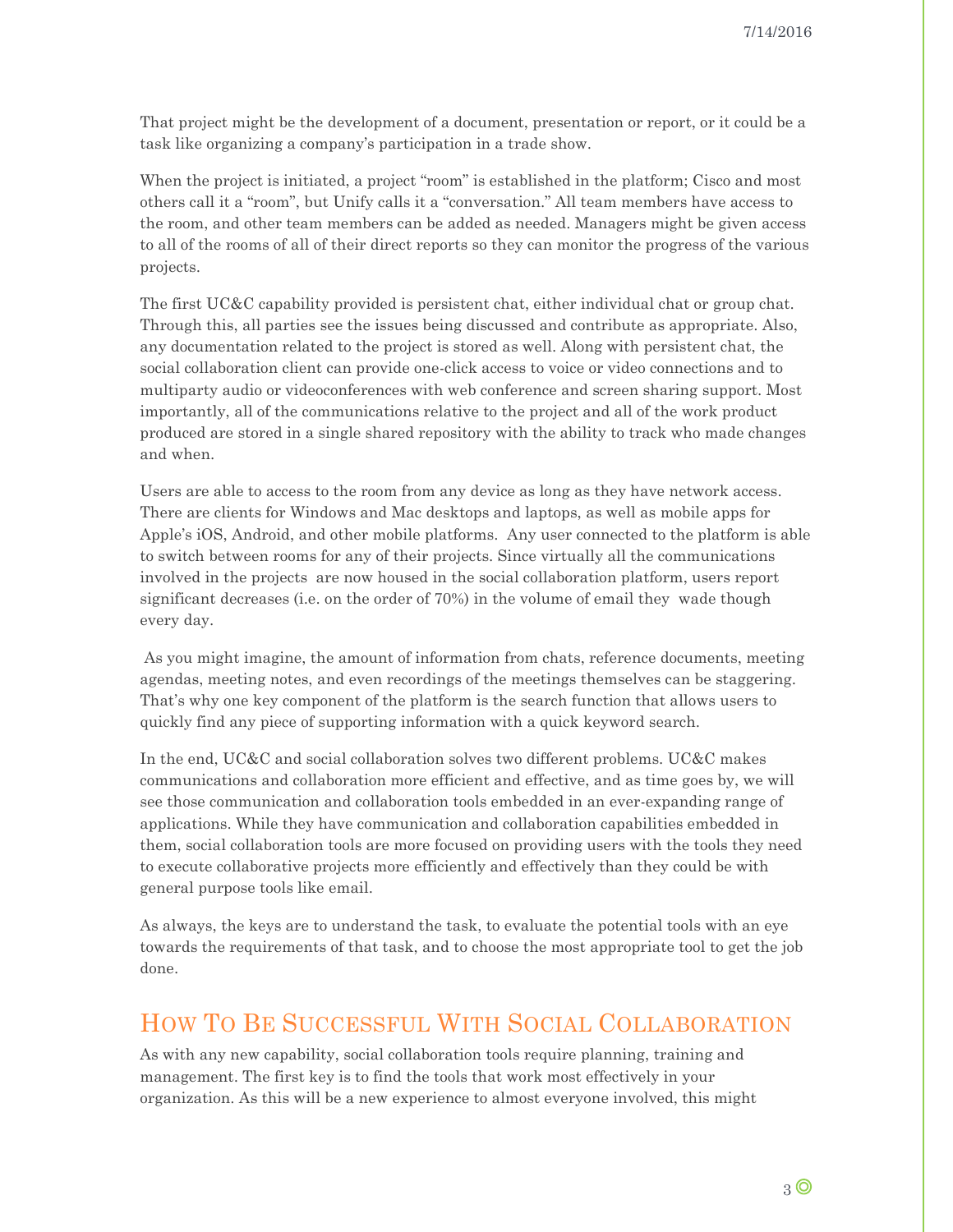require you to test different platforms in different functional areas, noting their strengths and weaknesses, and polling users for their feedback. IT should likely be one of the areas tested, as the IT staff will need first hand experience to understand and evaluate the feedback.

The second key point is that all of the people in the organization that will be collaborating should be on the same platform. That does not mean the entire organization has to standardize on one platform; if the marketing department does not have any need to collaborate with finance, it would be perfectly fine to have different platforms for those two groups. However, you do not want to have the same person using one platform for some projects and a different platform for others.

The initiative must have management endorsement and 100% employee buy-in to work. Participation in the social collaboration platform cannot be "optional." If one team member refuses to cooperate and only uses email to communicate with other team members, the entire purpose (and with it the potential efficiency gain that could be made) is lost. The social collaboration platform has to become THE WAY that users in that organization collaborate.

While use of the social collaboration clients is fairly straight forward, don't assume training is not necessary. Training in the basic operation of the client should be fairly minimal. The training that is really needed is on how to work within the specific UC&C platform.

As projects are launched and executed, some thought must be given to how information is organized. While the search engines are powerful, if you are searching on keywords, everyone should use the same keywords or some sources won't be found. With an email-based system, each individual organized his or her own files, often in Outlook folders. Under UC&C, files are centralized, so you need ground rules about how items are organized, labeled and tracked.

Multi-topic chats can be especially problematic, since team members may be working together on multiple projects. It is important that while they are chatting in a room dedicated to one particular project, they don't switch topics and start chatting about another project. One of the key ideas in social collaboration is that all of the information relevant to a particular project be stored in that project's room. If chats start switching between rooms, that information will likely not be available to the search engine and wouldn't be seen by other team members.

Unless users understand the critical importance of doing things the same way, you run the risk of a system just inefficient and time consuming as email.

#### THE RESULTS

The most visible effect of a successful social collaboration platform installation should be a notable decrease in the volume of email. But, the more subtle and far more important impact will be on user productivity. Now, rather than having to wade through hundreds of emails each day, many with no direct impact on each person's responsibilities, all team members can scan group bulletin boards and chats and get a fast update on what's going on in the project and what they have to do next.

 $4\,\circledcirc$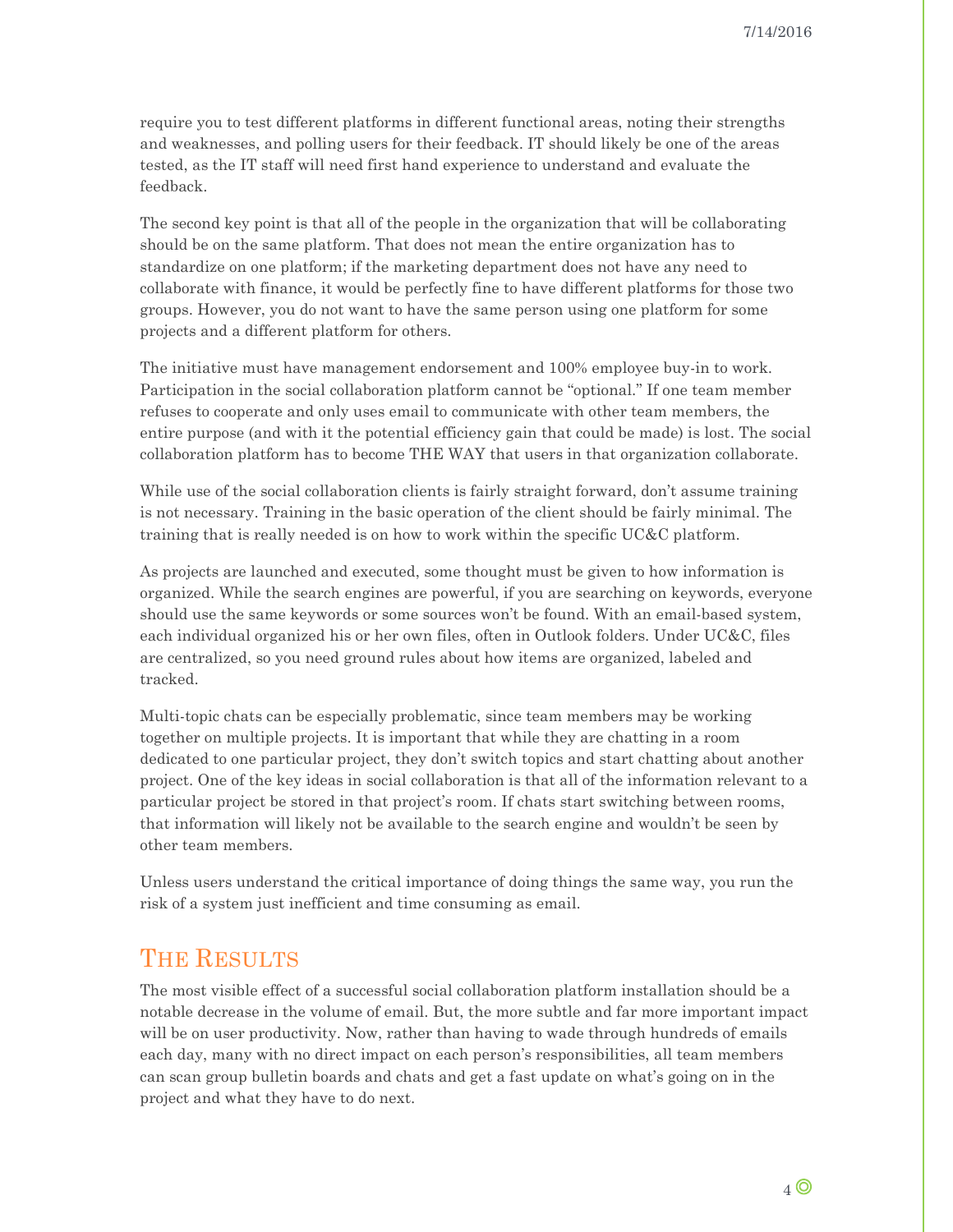In an organization that truly adopts a social collaboration solution, that app should be the primary tool team members work with for much of the day. While they may also use apps like Word or PowerPoint to create content, the outputs will eventually be stored and shared through the collaboration platform. And with all of the user's communications and collaboration tools embedded in the collaboration platform, there will be less need for them to switch between apps.

Essentially, a social collaboration platform is a new way of working, and one that is far more efficient for the types of task and the types of people we work with today. Not only does the platform organize the information, provide search-based access and embedded communications, and allow users to work from anywhere and on any device, it also reflects the work-life balance younger workers have come to embrace.

So there are benefits to be had, but again the scale of those benefits will depend on how the organization operates, the percentage of staff involved in these types of collaborative projects, and how effectively IT can shift them to this new way to work.

## CONCLUSION- GETTING STARTED

The key question before organizations today is how they should begin moving in this direction. The first step is to determine the percentage of the workforce actually involved in these types of collaborative projects. Certainly, organizations with a high percentage of task workers or service workers are less likely to benefit.

The next step is to meet with the departments or business units engaged in this type of work and discuss the challenges of using email as a collaboration tool, and then describe the capabilities social collaboration platforms and how organizations can use them to increase the efficiency and effectiveness. At this point it is critical to reinforce the need for 100% participation. If you attempt to push this forward with some users still wedded to the email, you are almost guaranteed to fail.

The goal at this stage should be to identify groups to test one or more of the available platforms. If the vendor supplying your PBX or UC&C solution offers one, they should be included in the pilot. The IT department should be one of the pilot groups, as many IT projects are technically involved and highly collaborative. Fortunately, many of the social collaboration platforms offer a bare-bones free version with a fully functional solution available for licensing.

IT should maintain contact with each of the groups conducting a trial to understand user acceptance, problems they encountered, users that refuse to engage and to measure the ongoing effectiveness of the various platforms.

At the end of the pilot, or at some defined point in the process (the actual projects may extend well beyond the planned duration of the pilots) a report should be prepared and reviewed with the relevant managers. That report should include as many quantitative measures as possible, including the impact on the number of emails and the amount of time users are dedicating to email before and after.

 $5<sup>o</sup>$